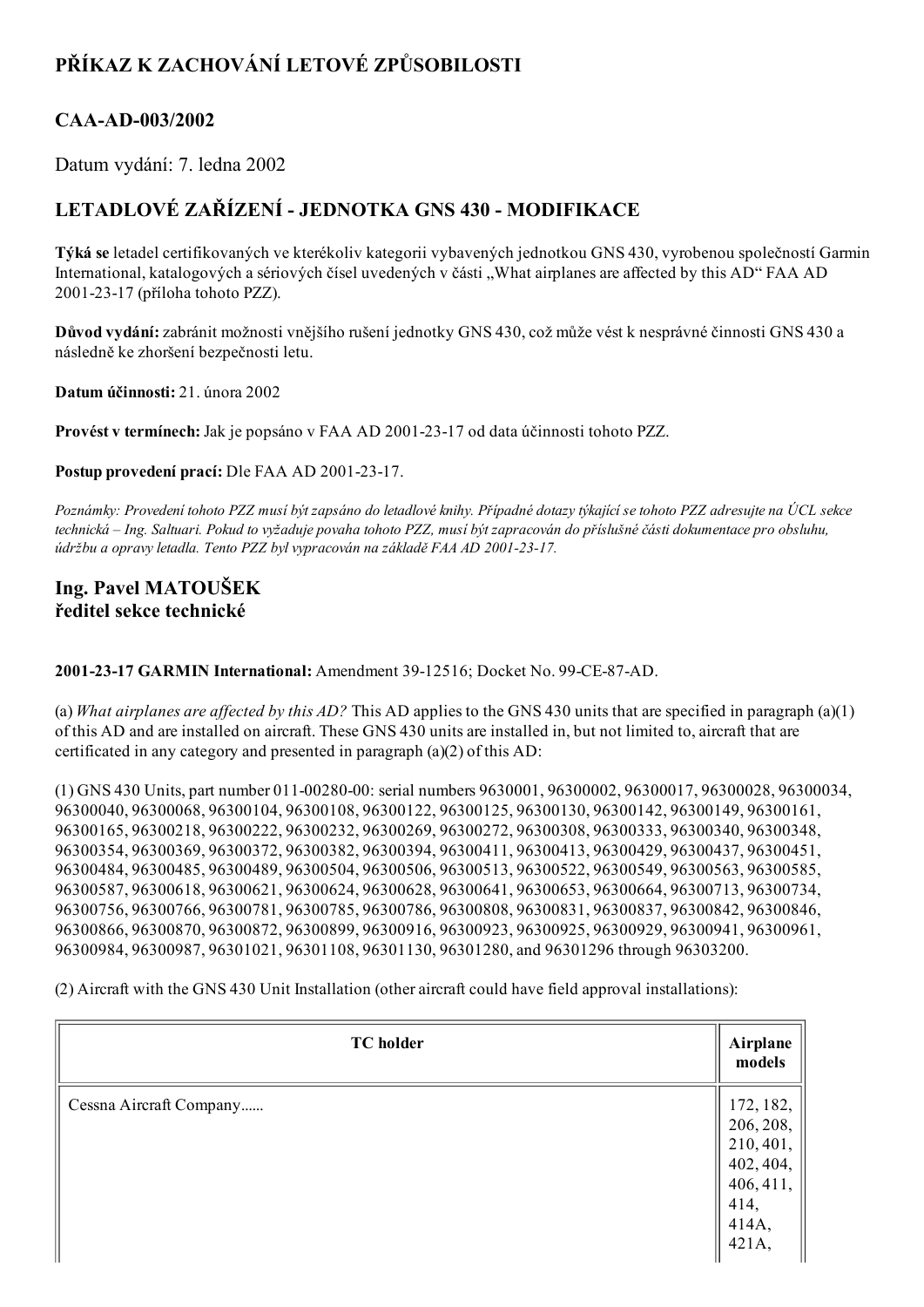|                           | 421B,<br>421C,<br>425, 441,<br>500, 550,<br>S550,<br>552, 560,<br>560XL,<br>501, 525,<br>and 551.                                                                                                                                                                                                            |
|---------------------------|--------------------------------------------------------------------------------------------------------------------------------------------------------------------------------------------------------------------------------------------------------------------------------------------------------------|
| Mooney Aircraft           | M20,<br>M20A,<br>M20B,<br>M20C,<br>M20D,<br>M20E,<br>M20F,<br>M20G,<br>M20J,<br>M20K,<br>M20L,<br>M20M,<br>M20R,<br>M20S,<br>and<br>M22.                                                                                                                                                                     |
| Raytheon Aircraft Company | Beech<br>Models<br>E33,<br>F33,<br>G33,<br>E33A,<br>F33A,<br>E33C,<br>F33C,<br>35, 35R,<br>A35,<br>B35,<br>B35TC,<br>C35,<br>D35,<br>E35,<br>F35,<br>G35,<br>H35,<br>J35,<br>K35,<br>M35,<br>N35,<br>P35, S35,<br>V35,<br>V35TC,<br>V35A,<br>$V35A-$<br>TC,<br>V35B,<br>$V35B-$<br>TC, 36,<br>A36,<br>A36TC, |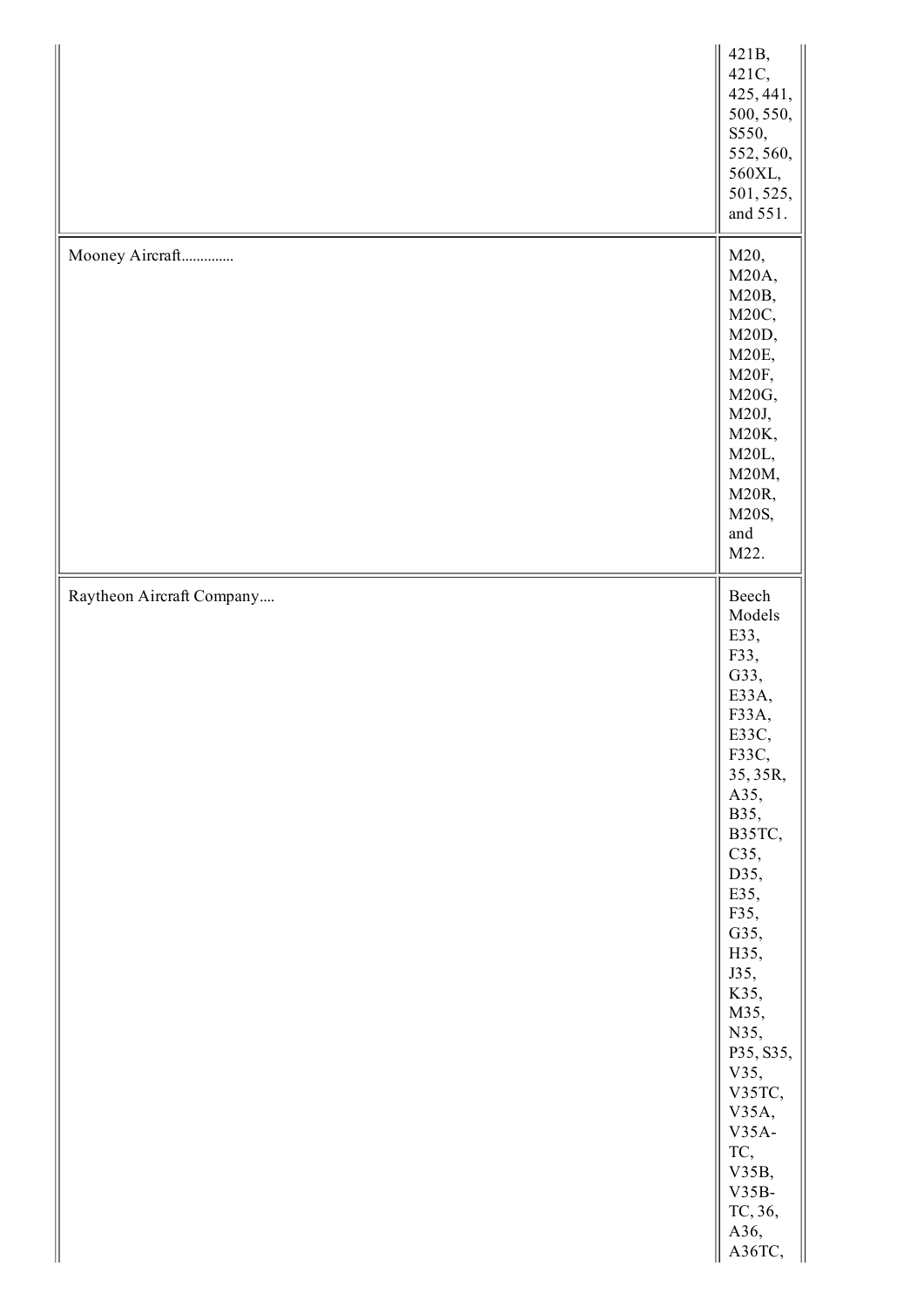|                             |                                                                                                                                                                                                                                                                                                                                                                                                                                                                                                                                                                                                                                                                                                                                                                                                                                                                                                                                                                                                                                                                                                                                                                                                                                                                                                                                                                                                                        | 50, B50,<br>C50,<br>D50,<br>D50A,<br>D50B,<br>D50C,<br>D50E,<br>E50,<br>F50,<br>G50,<br>H <sub>50</sub> ,<br>J50, 60,<br>A60,<br>B60, 65-<br>90, 65-<br>A90,<br>B90,<br>C90,<br>C90A,<br>C90B,<br>E90,<br>F90, 100,<br>A100,<br>B100,<br>95-55,<br>95-A55,<br>95-B55,<br>95-C55,<br>$D-55,$<br>E55, 58,<br>58P, and<br>58TC. |
|-----------------------------|------------------------------------------------------------------------------------------------------------------------------------------------------------------------------------------------------------------------------------------------------------------------------------------------------------------------------------------------------------------------------------------------------------------------------------------------------------------------------------------------------------------------------------------------------------------------------------------------------------------------------------------------------------------------------------------------------------------------------------------------------------------------------------------------------------------------------------------------------------------------------------------------------------------------------------------------------------------------------------------------------------------------------------------------------------------------------------------------------------------------------------------------------------------------------------------------------------------------------------------------------------------------------------------------------------------------------------------------------------------------------------------------------------------------|------------------------------------------------------------------------------------------------------------------------------------------------------------------------------------------------------------------------------------------------------------------------------------------------------------------------------|
| Socata                      |                                                                                                                                                                                                                                                                                                                                                                                                                                                                                                                                                                                                                                                                                                                                                                                                                                                                                                                                                                                                                                                                                                                                                                                                                                                                                                                                                                                                                        | <b>TBM</b><br>700.                                                                                                                                                                                                                                                                                                           |
| The New Piper Aircraft, Inc | J3C-40, J3C-50, J3C-50S (Army L-4, L-4B, L-4H, and L-4J),<br>J3C-65 (Navy NE-1 and NE-2), J3C-65S, J3F-50, J3F-50S,<br>J3F-60, J3F-60S, J3F-65 (Army L-4D), J3F-65S, J3L, J3L-S,<br>J3L-65 (Army L-4C), J3L-65S, J4, J4A, J4A-S, J4E (Army L-<br>4E), J5A (Army L-4F), J5A-80, J5B (Army L-4G), J5C, AE-1,<br>HE-1, PA-11, PA-11S, PA-12, PA-12S, PA-14, PA-15, PA-16,<br>PA-16S, PA-17, PA-18, PA-18A, PA-18A (Restricted), PA-<br>18S, PA-18-"105" (Special), PA-18S-"105" (Special), PA-18-<br>"125" (Army L-21A), PA-18AS-"125", PA-18S-"125", PA-18-<br>"135" (Army L-21B), PA-18A-"135", PA-18A-"135"<br>(Restricted), PA-18AS-"135", PA-18S-"135", PA-18-"150",<br>PA-18A-"150", PA-18A-"150" (Restricted), PA-18AS-"150",<br>PA-18S-"150", PA-19 (Army L-18C), PA-19S, PA-20, P-20S,<br>PA-20-"115", PA-20S-"115", PA-20-"135", PA-20S-"135", PA-<br>22, PA-22-108, PA-22-135, PA-22S-135, PA-22-150, PA-22S-<br>150, PA-22-160, PA-22S-160, PA-24, PA-24-250, PA-24-260,<br>PA-24-400, PA-25, PA-25-235, PA-25-260, PA-28-140, PA-<br>28-150, PA-28-151, PA-28-160, PA-28-161, PA-28-180, PA-<br>28-235, PA-28S-160, PA-28R-180, PA-28S-180, PA-28-181,<br>PA-28R-200, PA-28R-201, PA-28R-201T, PA-28RT-201, PA-<br>28RT-201T, PA-28-201T, PA28-236, PA-32R-301 (SP), PA-<br>32R-301 (HP), PA-32R-301T, PA-32-301, PA-32-301T, PA-<br>36-285, PA-36-300, PA-36-375, PA-38-112, PA-46-310P, and<br>PA-46-350P. |                                                                                                                                                                                                                                                                                                                              |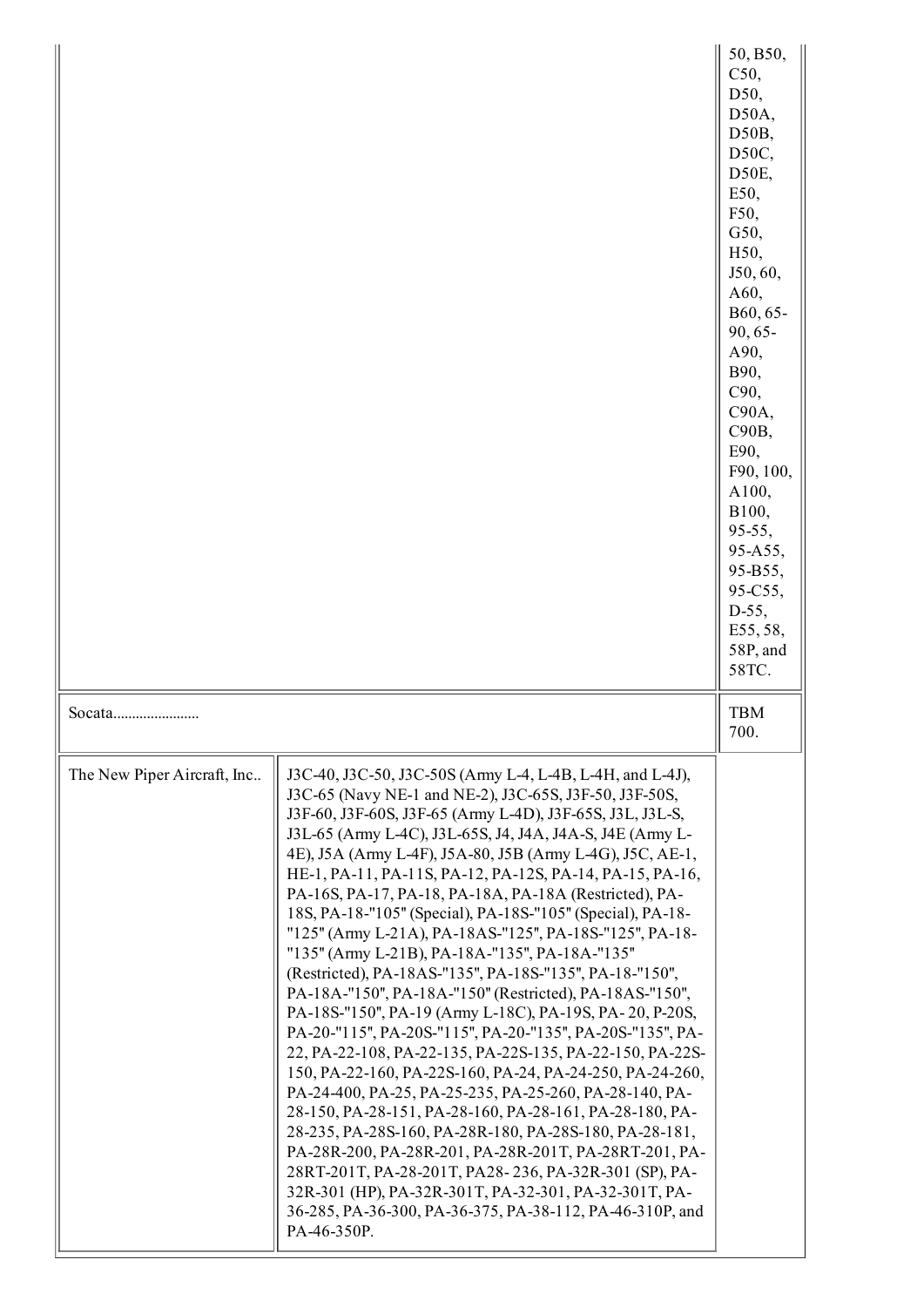(b) Who must comply with this  $AD$ ? Anyone who wishes to operate any aircraft with one of the affected GNS 430 units installed must comply with this AD.

(c) What problem does this AD address? The actions specified by this AD are intended to prevent external noise from causing inaccurate course deviation displays in the GNS 430 unit's course deviation indicator (CDI) or horizontal situation indicator (HSI). Such displays could result in the pilot making flight decisions that put the aircraft in unsafe flight conditions.

(d) What actions must I accomplish to address this problem? To address this problem, you must accomplish the following:

| <b>Actions</b>                                                                                                                 | Compliance                                                                              | <b>Procedures</b>                                                                                                                                                        |
|--------------------------------------------------------------------------------------------------------------------------------|-----------------------------------------------------------------------------------------|--------------------------------------------------------------------------------------------------------------------------------------------------------------------------|
| $(1)$ Modify the affected GNS430<br>unit to incorporate circuitry<br>changes to the deviation and flag<br>outputs.             | Within the next 6 months after<br>December 28, 2001 (the effective<br>date of this AD). | In accordance with the<br><b>MODIFICATION</b><br><b>INSTRUCTIONS</b> section of<br><b>GARMIN Service Bulletin</b><br>No.: 9905, Revision A, dated<br>September17, 1999.  |
| (2) Do not install an affected GNS<br>430 unit unless it has been<br>modified as required by paragraph<br>$(d)(1)$ of this AD. | As of December 28, 2001 (the<br>effective date of this AD).                             | In accordance with the<br><b>MODIFICATION</b><br><b>INSTRUCTIONS</b> section of<br><b>GARMIN Service Bulletin</b><br>No.: 9905, Revision A, dated<br>September 17, 1999. |

(e) Can I comply with this AD in any other way? You may use an alternative method of compliance or adjust the compliance time if:

(1) Your alternative method of compliance provides an equivalent level ofsafety; and

(2) The Manager, Wichita Aircraft Certification Office (ACO), approves your alternative. Submit your request through an FAA Principal Maintenance Inspector, who may add comments and then send it to the Manager, Wichita ACO.

Note: This AD applies to any aircraft with the equipment installed as identified in paragraph (a) of this AD, regardless of whether the aircraft has been modified, altered, or repaired in the area subject to the requirements of this AD. For aircraft that have been modified, altered, or repaired so that the performance of the requirements of this AD is affected, the owner/operator must request approval for an alternative method of compliance in accordance with paragraph (e) of this AD. The request should include an assessment of the effect of the modification, alteration, or repair on the unsafe condition addressed by this AD; and, if you have not eliminated the unsafe condition, specific actions you propose to address it.

(f) Where can I get information about any already-approved alternative methods of compliance? Contact Roger A. Souter, FAA, Wichita Aircraft Certification Office (ACO), 1801 Airport Road, Room 100, Wichita, Kansas 67209; telephone: (316) 946-4134; facsimile: (316) 946-4407, e-mail: <u>[roger.souter@faa.gov](mailto:roger.souter@faa.gov)</u>.

(g) What if I need to fly the airplane to another location to comply with this  $AD$ ? The FAA can issue a special flight permit under sections 21.197 and 21.199 of the Federal Aviation Regulations (14 CFR 21.197 and 21.199) to operate your airplane to a location where you can accomplish the requirements of this AD.

(h) Are any service bulletins incorporated into this AD by reference? Actions required by this AD must be done in accordance with GARMIN Service Bulletin No.: 9905, Revision A, dated September 17, 1999. The Director of the Federal Register approved this incorporation by reference under 5 U.S.C. 552(a) and 1 CFR part 51. You may obtain copies from GARMIN International, 1200 East 151st Street, Olathe, Kansas 66062. You may view this information at FAA, Central Region, Office of the Regional Counsel, 901 Locust, Room 506, Kansas City, Missouri, or at the Office of the Federal Register, 800 North Capitol Street, NW., suite 700, Washington, DC.

(i) When does this amendment become effective? This amendment becomes effective on December 28, 2001.